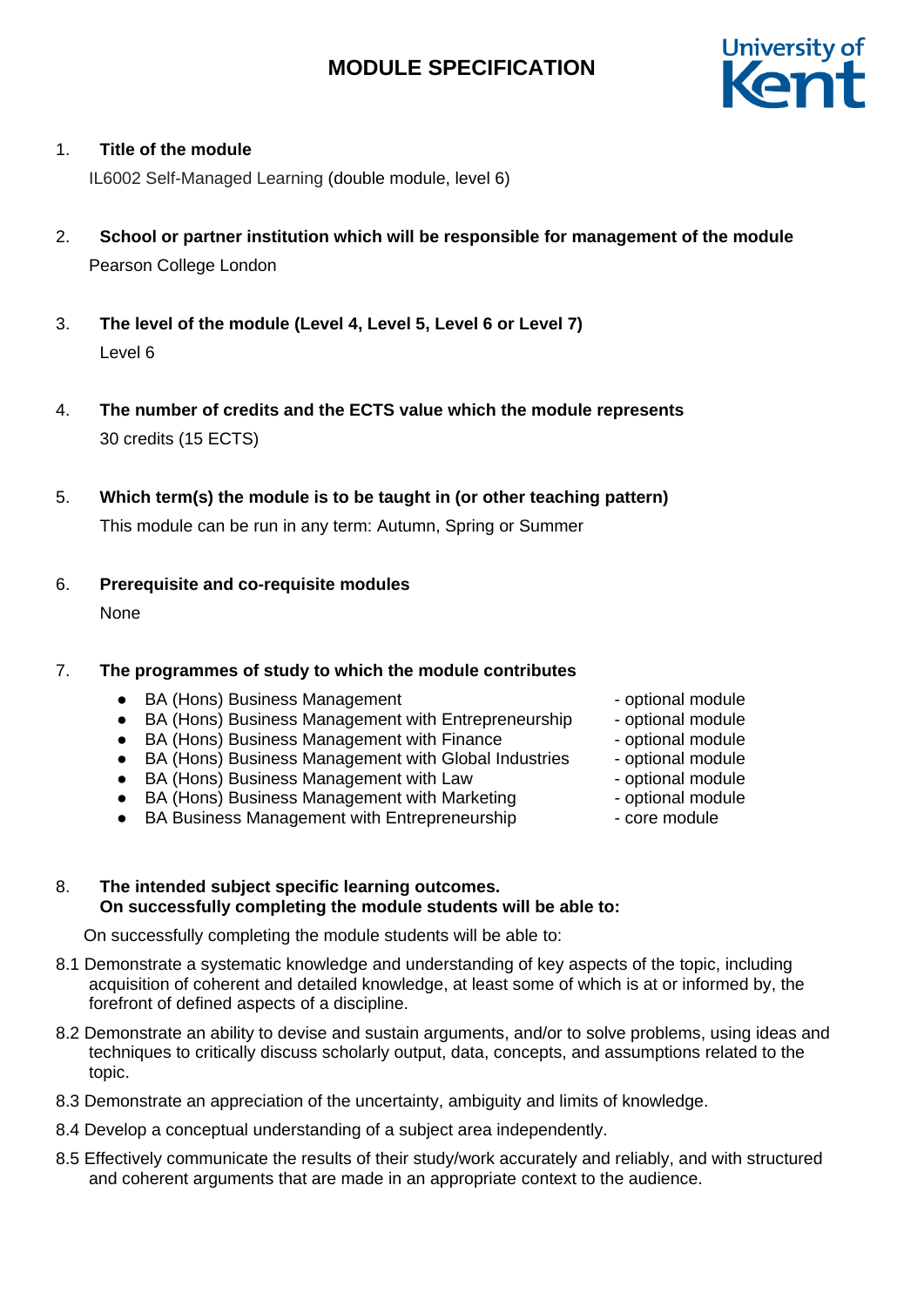

8.6 Achieve greater personal development through developing and applying their learning to an independent course of study or training.

# 9. **The intended generic learning outcomes. On successfully completing the module students will be able to:**

On successfully completing the module students will be able to demonstrate:

9.1 Initiative and the ability to work autonomously and independently with minimal guidance from others

9.2 Innovation and creativity in their learning

9.3 Personal responsibility and decision making in relation to their own learning, including the application of time management and planning skills

# 10. **A synopsis of the curriculum**

# **Module Aims**

The self-managed module aims to allow the student to demonstrate their initiative by applying their skills and knowledge to a specialist area which is of particular interest to them. Using this module, students can design some of their own learning, incorporate learning from other sources apart from Pearson College, or incorporate work based or entrepreneurial activities. This allows students to demonstrate their autonomy in transferring and applying learning in a range of settings, in ways appropriate to unique situations. This will help to ensure that the student has the confidence to take their learning and personal development further into new areas and emerging sectors, and allows them to pursue their own unique interests.

Students will submit an essay and present on the area of interest (business related) not covered in the main syllabus, create an in depth essay on their learning. They will be assessed according to the learning outcomes of this module, regarding their self-managed learning.

Through this module students can extend the range of electives into any area that interests them, provided it contributes to the overall learning outcomes of the programme and is suitably assessed.

Students will work with the Module leader (and their mentor where relevant) to devise additional learning objectives, assessment, content and reading for the module tailored to the student's individual interests and needs.

# *For students on the Entrepreneurship pathway*

This module is core at 30 credits at level 6 and will be used to continue setting up and running the business. Assessment will be devised with and approved by the supervisor as set out below. Students will draw on this experience to complete the assessments required in the Entrepreneurship research and reports Module at level 6.

# **Overview of syllabus**

Since the elective offers a flexible and tailored course of study for the students, the student will need to supply documentation covering the following areas to the Module Leader to gain approval for undertaking a Self-Managed Learning Module. This will be in the form of an Assignment Proposal (Not accessed but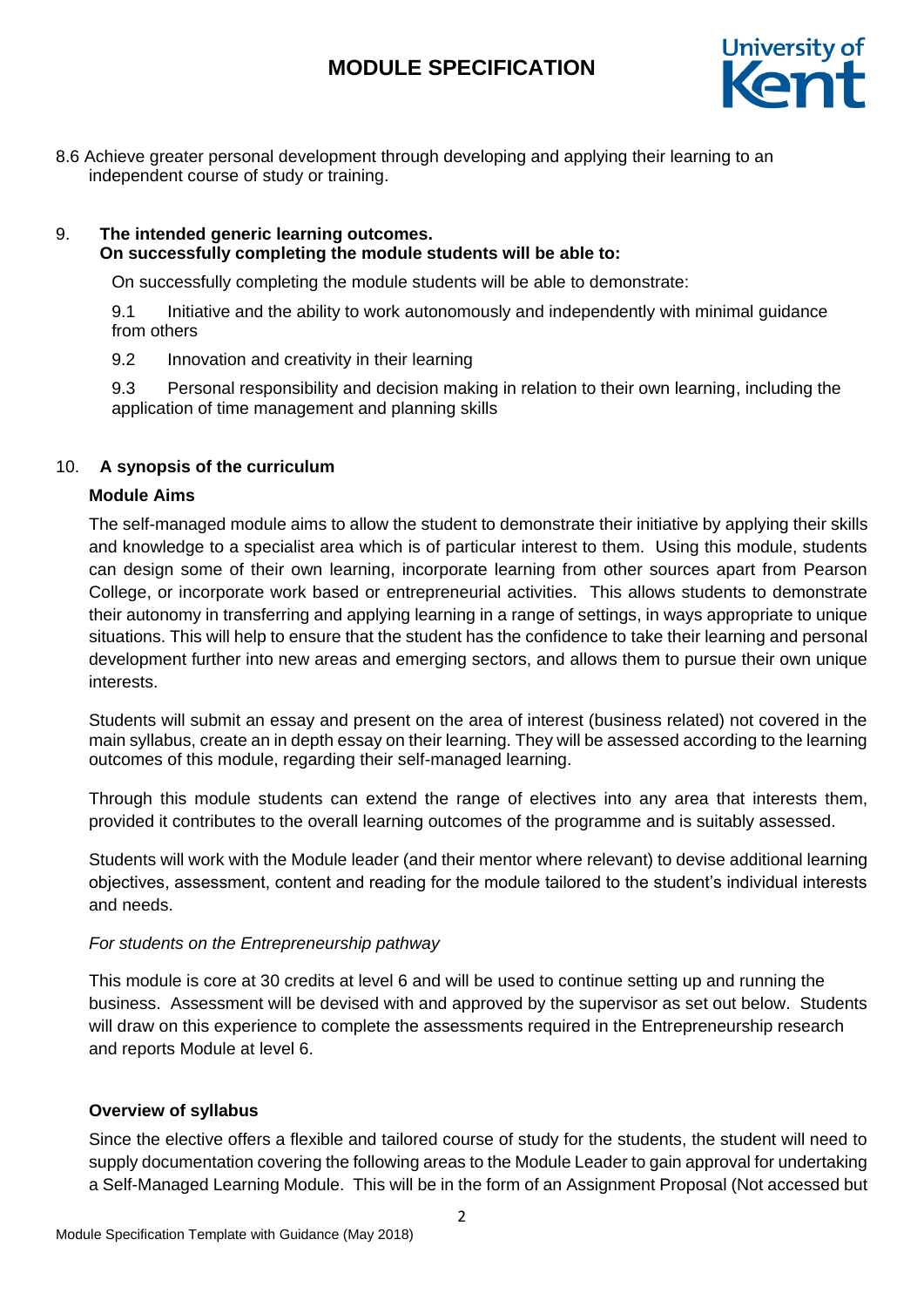

authorised) and will include such elements as description, level, credits (related to expected learning hours), learning objectives, assessment, proposed duration and submission deadlines, and resources needed.

The Module Leader, who will review it against the academic qualifications criteria, the FHEQ level descriptors, the scope of the project, and the appropriateness of deadlines. The student and/or Module Leader will also identify a Project Mentor, who will be approved by the Module Leader. The Mentor can be:

- a member of academic staff from Pearson college, or;
- a member of academic staff another institution, or;
- an industry-based sponsor who is suitably senior to the learner, and willing to serve as their
- Mentor for the project, or
- An appropriate individual from another background

The student will review any feedback from the Module Leader and/or the Mentor, and finalise their proposal. The Module Leader will formally approve or reject the proposal based on the suitability and equitability of the learning objectives. They will also ensure that the topic is not covered in detail within the programme syllabus.

The learner will have the opportunity to meet with the Mentor as appropriate during the project. Unless assessed by another institution, the learner will also be able to submit one draft version of their assignment to the Module Leader for formative feedback before the hand in deadline.

# 11. **Reading list (Indicative list, current at time of publication. Reading lists will be published annually)**

#### **Core study text**

As appropriate for the topic

#### **Supplementary texts**

As appropriate for the topic

#### 12. **Learning and teaching methods**

Students will receive one-to-one weekly mentoring sessions. The learner will have responsibility for their own project. A crucial part of this module is to allow the learner to develop their ability to take initiative and responsibility for their own learning. Therefore, the learning strategy used will be unique to the individual project undertaken, but during the mentoring sessions the mentor will utilise the Socratic method using probing questions to draw out the student's ideas, prompting them to consider how they will manage and take responsibility for their learning.

| <b>Scheduled Hours:</b> | Contingent on project but approximately 20 hours of<br>mentored sessions. |
|-------------------------|---------------------------------------------------------------------------|
| <b>Placement Hours:</b> | as agreed                                                                 |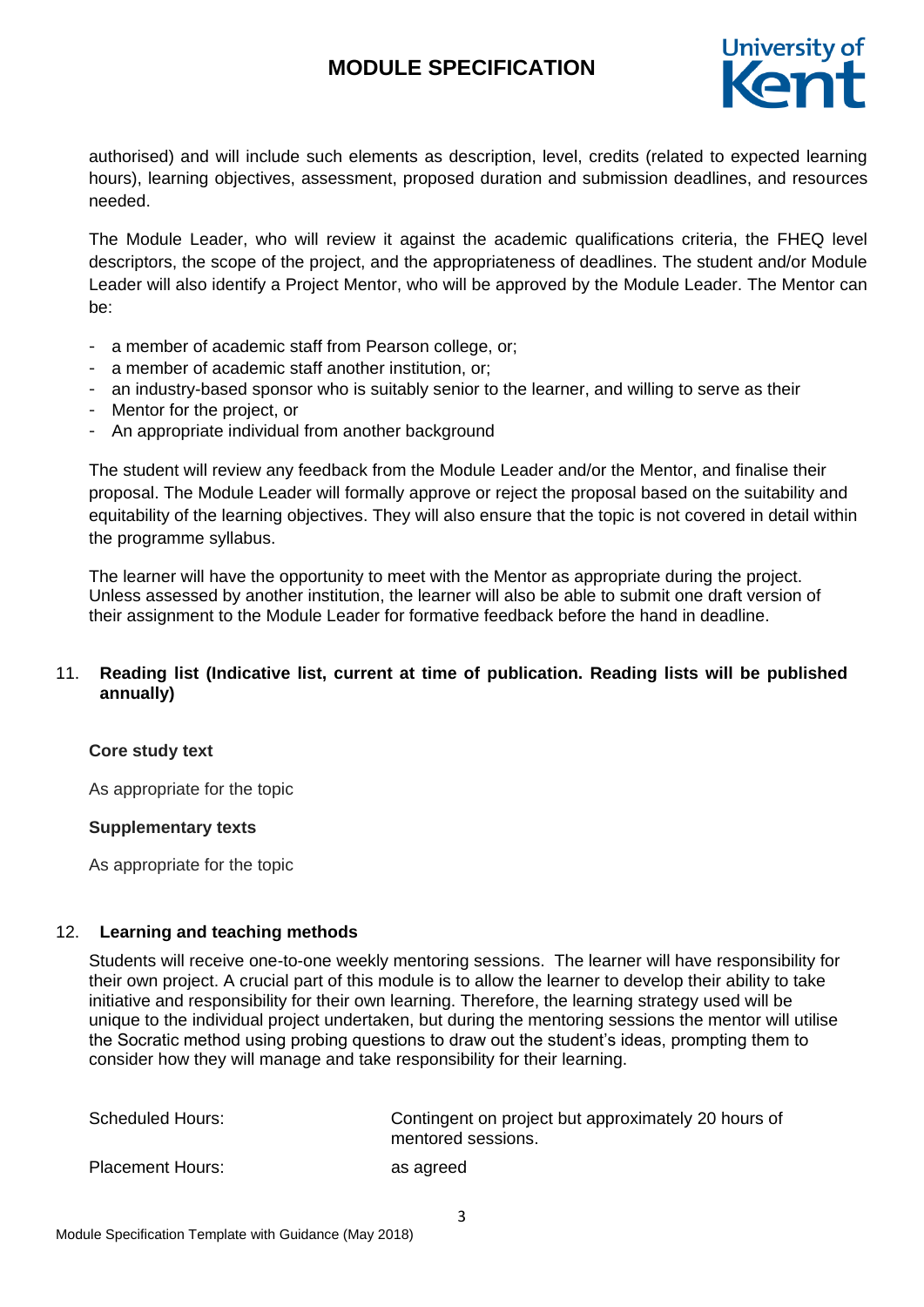

Independent Study Hours: 280 Total Study Hours: 300

## 13. **Assessment methods**

## 13.1 Main assessment methods

1) 6,000 word coursework (70% of the marks)

AND

2) 15 minute in term presentation (30% of the marks)

## 14. *Map of Module Learning Outcomes (sections 8 & 9) to Learning and Teaching Methods (section12) and methods of Assessment (section 13)*

| <b>Module</b><br>learning<br>outcome         |                           | 8.1                     | 8.2                       | 8.3                     | 8.4                     | 8.5                     | 8.6                       | 9.1                     | 9.2                       | 9.3                     |
|----------------------------------------------|---------------------------|-------------------------|---------------------------|-------------------------|-------------------------|-------------------------|---------------------------|-------------------------|---------------------------|-------------------------|
| Learning/<br>teaching<br>method              | <b>Hours</b><br>allocated |                         |                           |                         |                         |                         |                           |                         |                           |                         |
| <b>Private Study</b>                         | 280                       | X                       | $\boldsymbol{X}$          | X                       | X                       | X                       | $\boldsymbol{\mathsf{X}}$ | X                       | $\mathbf{x}$              | $\mathbf x$             |
| Lectures                                     | 00                        |                         |                           |                         |                         |                         |                           |                         |                           |                         |
| <b>Seminars</b>                              | 00                        |                         |                           |                         |                         |                         |                           |                         |                           |                         |
| Mentored<br>sessions<br>(indicative<br>only) | 20                        | $\mathbf{x}$            | $\boldsymbol{\mathsf{X}}$ | $\boldsymbol{x}$        | $\mathsf{x}$            | $\mathbf x$             | $\boldsymbol{\mathsf{X}}$ | X                       | $\boldsymbol{\mathsf{X}}$ | X                       |
| <b>Assessment</b><br>method                  |                           |                         |                           |                         |                         |                         |                           |                         |                           |                         |
|                                              |                           |                         |                           |                         |                         |                         |                           |                         |                           |                         |
| Essay                                        |                           | $\overline{\mathbf{X}}$ | $\overline{\mathbf{X}}$   | $\overline{\mathbf{X}}$ | $\overline{\mathbf{X}}$ | $\overline{\mathbf{X}}$ | $\overline{\mathbf{X}}$   | $\overline{\mathbf{x}}$ | $\overline{\mathbf{X}}$   | $\overline{\mathbf{X}}$ |
| Presentation                                 |                           | $\overline{\mathbf{x}}$ |                           | $\overline{\mathbf{X}}$ | $\overline{\mathbf{x}}$ |                         | $\overline{\mathbf{x}}$   | X                       | $\overline{\mathbf{X}}$   | $\overline{\mathbf{X}}$ |

# 15. **Inclusive module design**

Pearson College London recognises and has embedded the expectations of current disability equality legislation, and supports students with a declared disability or special educational need in its teaching.